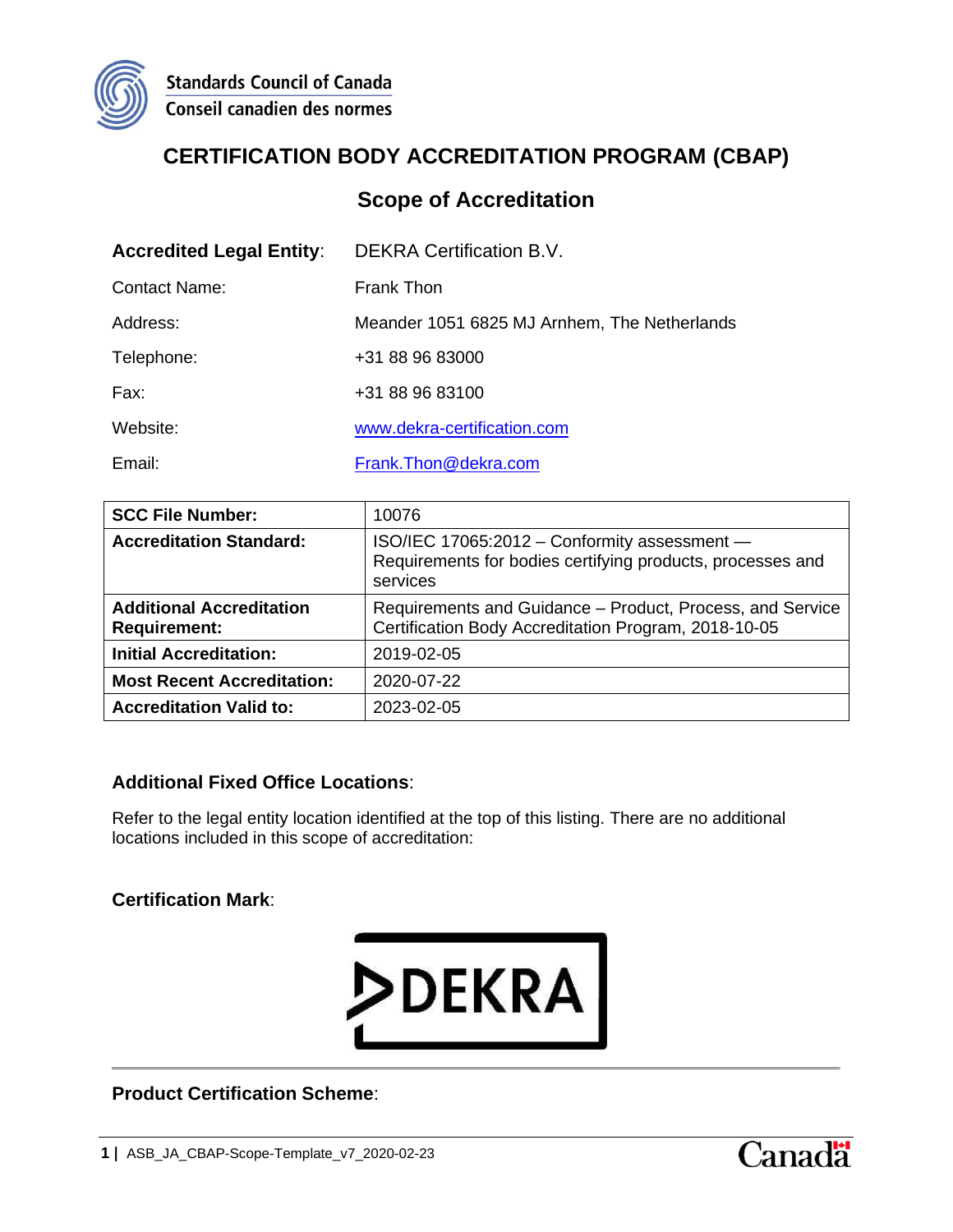

**Standards Council of Canada Conseil canadien des normes** 

*Instructions: Choose the appropriate paragraph based on the customer's scope, and delete the others.*

ISO/IEC 17067, Conformity assessment - Fundamentals of product certification and guidelines for product certification schemes, *scheme type 1b* most closely resembles the product certification scheme operated by this organization. This scheme type involves the certification of a whole batch of products, following selection and determination as specified in the scheme. The proportion to be tested, which can include testing of all the units in the batch (100% testing), would be based, for example, on the homogeneity of the items in the batch and the application of a sampling plan, where appropriate. If the outcome of the determination, review and decision is positive, all items in the batch may be described as certified and may have a mark of conformity affixed, if that is included in the scheme.

ISO/IEC 17067, Conformity assessment - Fundamentals of product certification and guidelines for product certification schemes, *scheme type 3* most closely resembles the product certification scheme operated by this organization. The surveillance part of this scheme involves periodically taking samples of the product from the point of production and subjecting them to determination activities to check that items produced subsequent to the initial attestation fulfil the specified requirements. The surveillance includes periodic assessment of the production process. This scheme does not provide any indication of the impact the distribution channel plays on conformity. When serious nonconformities are found, the opportunity may exist to resolve them before widespread market distribution occurs.

#### **Scope of Accreditation**:

The scope of accreditation for the above-mentioned legal entity limits the use of the certification mark shown, to products that meet standards classified by the following international classification coding:

| <b>ICS No.</b> | Title                                          | <b>Purpose</b>             |
|----------------|------------------------------------------------|----------------------------|
| 29.260.20      | Electrical apparatus for explosive atmospheres | <b>Electrical Safety</b>   |
|                |                                                | <b>Hazardous locations</b> |
| 11.040         | Medical equipment                              | <b>Electrical Safety</b>   |
| 11.040.50      | Radiographic equipment                         | <b>Electrical Safety</b>   |
| 13.110         | Safety of machinery                            | <b>Electrical Safety</b>   |
| 13.120         | Domestic safety                                | <b>Electrical Safety</b>   |
| 19.080         | Electrical and electronic testing              | <b>Electrical Safety</b>   |
| 25.040.40      | Industrial process measurement and control     | <b>Electrical Safety</b>   |
| 29.020         | Electrical engineering in general              | <b>Electrical Safety</b>   |

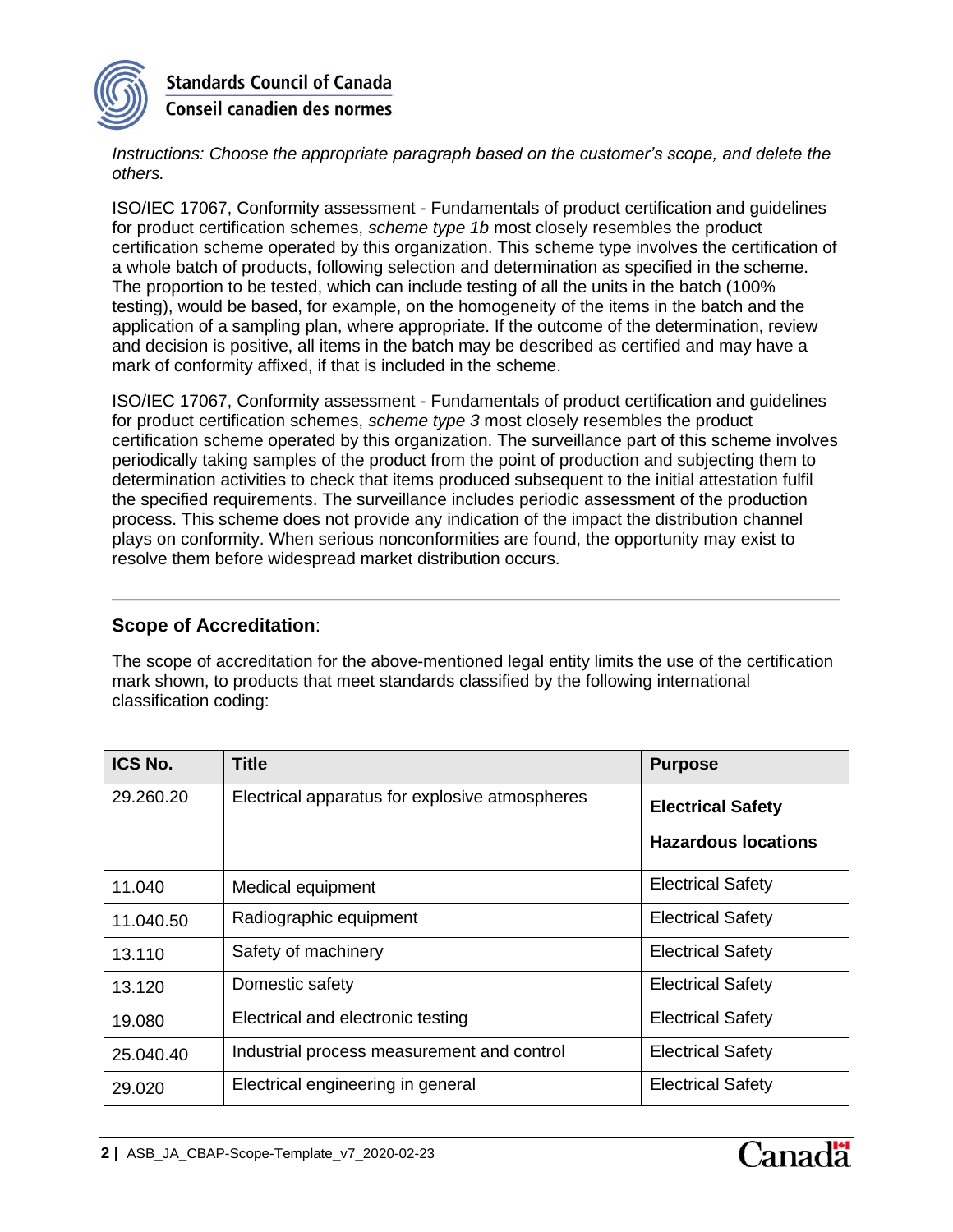

## **Standards Council of Canada** Conseil canadien des normes

| ICS No.   | <b>Title</b>                                                    | <b>Purpose</b>           |
|-----------|-----------------------------------------------------------------|--------------------------|
| 29.100    | Components for electrical equipment                             | <b>Electrical Safety</b> |
| 29.120.20 | Connecting devices                                              | <b>Electrical Safety</b> |
| 29.120.40 | <b>Switches</b>                                                 | <b>Electrical Safety</b> |
| 29.140.40 | Luminaires                                                      | <b>Electrical Safety</b> |
| 29.200    | Rectifiers. Converters. Stabilized power supply                 | <b>Electrical Safety</b> |
| 29.220    | Galvanic cells and batteries                                    | <b>Electrical Safety</b> |
| 29.240.30 | Control equipment for electric power systems                    | <b>Electrical Safety</b> |
| 31.240    | Mechanical structures for electronic equipment                  | <b>Electrical Safety</b> |
| 33.160.01 | Audio, video and audiovisual systems in general                 | <b>Electrical Safety</b> |
| 35.020    | Information technology (IT) in general                          | <b>Electrical Safety</b> |
| 71.040.10 | Chemical laboratories. Laboratory equipment                     | <b>Electrical Safety</b> |
| 91.140.50 | Electricity supply systems                                      | <b>Electrical Safety</b> |
| 97.060    | Laundry appliances                                              | <b>Electrical Safety</b> |
| 97.020    | Home economics in general                                       | <b>Electrical Safety</b> |
| 97.030    | Domestic electrical appliances in general                       | <b>Electrical Safety</b> |
| 97.040.20 | Cooking ranges, working tables, ovens and similar<br>appliances | <b>Electrical Safety</b> |
| 97.120    | Automatic controls for household use                            | <b>Electrical Safety</b> |
| 97.220.10 | Sports facilities                                               | <b>Electrical Safety</b> |